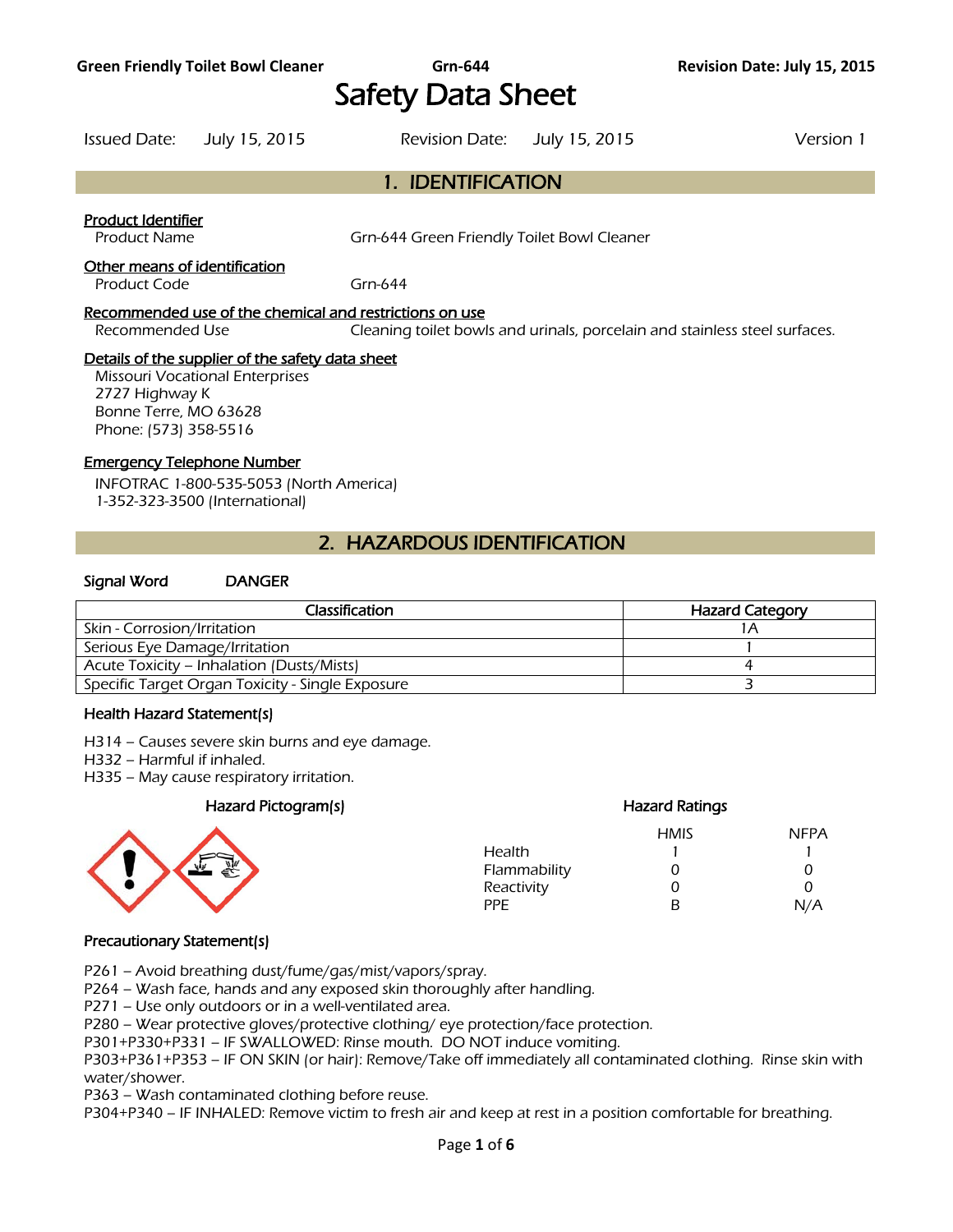#### **Green Friendly Toilet Bowl Cleaner Grn-644 Revision Date: July 15, 2015**

P312 – Call a POISON CENTER or doctor/physician if you feel unwell. P305+P351+P338 – IF IN EYES: Rinse cautiously with water for several minutes. Remove contact lenses, if present and easy to do. Continue rinsing. P310 – Immediately call a POISON CENTER or doctor/physician.

#### Potential Health Effects

| <b>Skin Contact</b> | May cause severe skin burns.      |
|---------------------|-----------------------------------|
| Eye Contact         | May cause severe eye damage.      |
| <b>Inhalation</b>   | May cause respiratory irritation. |
| Ingestion           | May be harmful if swallowed.      |

# 3. COMPOSITION/INFORMATION ON INGREDIENT

| <b>Chemical Name/Pure Substance</b>      | CAS#          | Weight-% |
|------------------------------------------|---------------|----------|
| Water                                    | 7732-18-5     | 70-75    |
| Glycolic Acid                            | $79 - 14 - 1$ | 25-30    |
| Nonionic Surfactant                      | Proprietary   | 1-5      |
| Citric Acid                              | 77-92-9       | 0-1      |
| Other components below reportable levels |               | 0-       |
|                                          |               |          |

\*\*If Chemical Name/CAS No is "proprietary" and/or Weight-% is listed as a range, the specific chemical identity and/or percentage of composition has been withheld as a trade secret.

# 4. FIRST-AID MEASURES

| General Advice                      | If you feel unwell, seek medical advice (show label where possible).                                                                                                  |  |
|-------------------------------------|-----------------------------------------------------------------------------------------------------------------------------------------------------------------------|--|
| Eye Contact                         | Rinse cautiously with water for several minutes. Remove contact lenses, if present and easy<br>to do. Continue rinsing. Get medical advice/attention.                 |  |
| <b>Skin Contact</b>                 | Wash off immediately with plenty of water. Take off contaminated clothing. Wash<br>contaminated clothing before reuse. If skin irritation persists, call a physician. |  |
| <b>Inhalation</b>                   | Remove victim to fresh air and keep at rest in a position comfortable for breathing. Call a<br>POISON CENTER or doctor/physician if you feel unwell.                  |  |
| Ingestion                           | Rinse mouth. Do NOT induce vomiting. Call a POISON CENTER or doctor/physician if you<br>feel unwell.                                                                  |  |
| Most important symptoms and effects |                                                                                                                                                                       |  |

#### Most important symptoms and effects

| <b>Symptoms</b> | Symptoms may include stinging, tearing, redness, swelling, blurred vision, skin irritation,<br>and pain. |
|-----------------|----------------------------------------------------------------------------------------------------------|
|-----------------|----------------------------------------------------------------------------------------------------------|

# 5. FIRE-FIGHTING MEASURES

#### Extinguishing Media

Suitable Extinguishing Media: Use extinguishing media that is appropriate to local circumstances. Unsuitable Extinguishing Media: No applicable data available.

#### Specific Hazards Arising from the Chemical

Not determined.

#### Protective equipment and precautions for firefighters

As in any fire, wear self-contained breathing apparatus pressure-demand, MSHA/NIOSH (approved or equivalent) and full protective gear.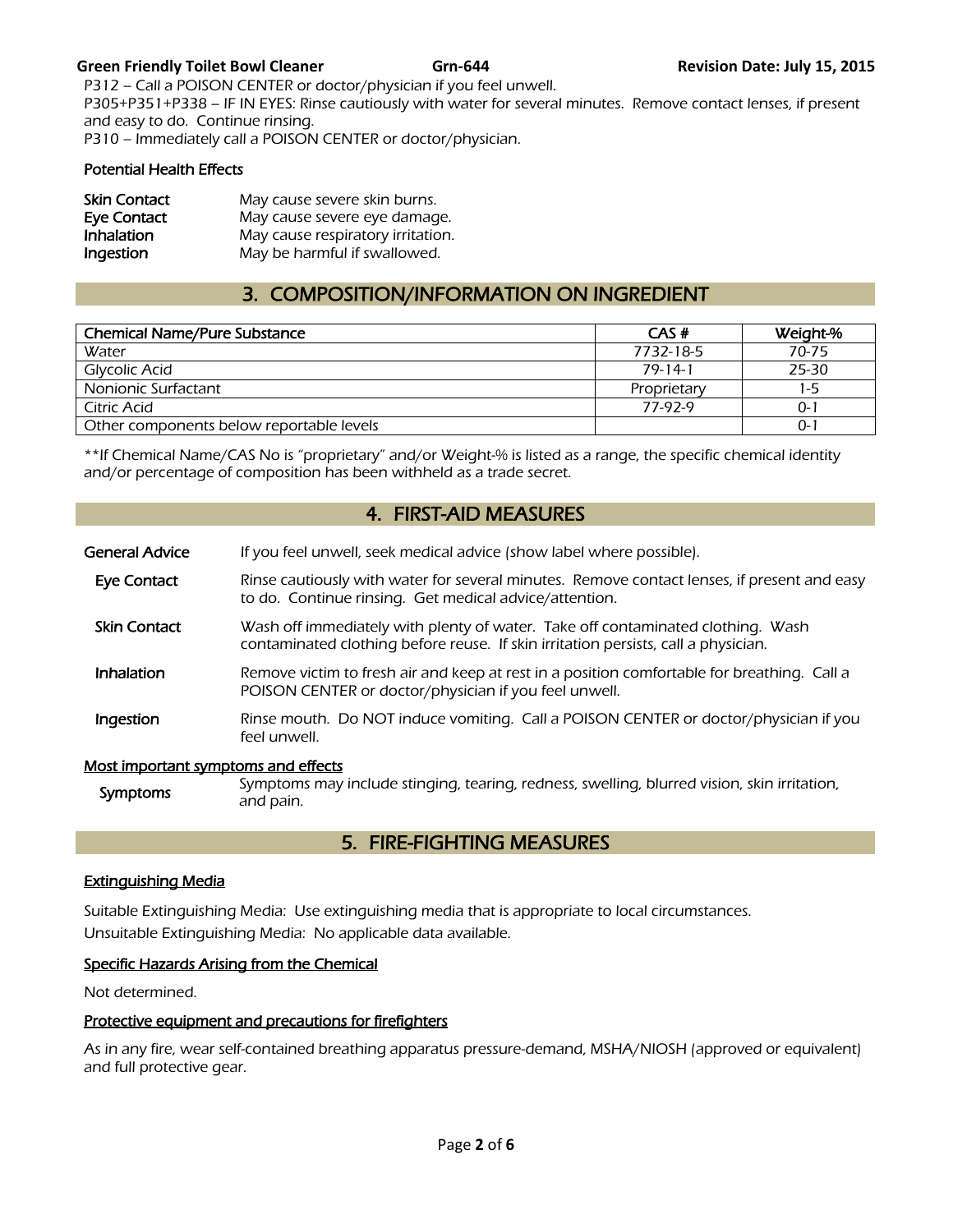6. ACCIDENTAL RELEASE MEASURES

| Personal precautions, protective equipment and emergency procedures |                                                                                         |  |
|---------------------------------------------------------------------|-----------------------------------------------------------------------------------------|--|
| Personal precautions                                                | Use personal protective equipment as required.                                          |  |
| <b>Environmental precautions</b>                                    | See Section 12 for additional ecological information.                                   |  |
| Methods and material for containment and clean up                   |                                                                                         |  |
| <b>Methods for Containment</b>                                      | Prevent further leakage or spillage if safe to do so.                                   |  |
| Methods for Clean up                                                | Keep in suitable, closed containers for disposal at an approved waste<br>disposal site. |  |
| 7. HANDLING AND STORAGE                                             |                                                                                         |  |

#### Precautions for safe handling

Handle in accordance with good industrial hygiene and safety practice. Use only in well ventilated areas. Do not breathe dust/fume/gas/mist/vapors/spray. Wash face, hands, and any exposed skin thoroughly after handling. Use personal protection recommended in Section 8.

#### Conditions for safe storage, including any incompatibilities

Storage Conditions Keep containers tightly closed in a dry, cool and well-ventilated place. Store locked up. **Incompatible Materials** Not available.

# 8. EXPOSURE CONTROLS/PERSONAL PROTECTION

| .<br>Chemical<br>Name | <b>Dupont AEL</b>                                    |
|-----------------------|------------------------------------------------------|
| Acid<br>olvcolicد     | つん<br>$\sim$<br>ື<br>WA: TO mg/<br>^.<br>.<br>.<br>ັ |
|                       |                                                      |

#### Appropriate engineering controls

| <b>Engineering Controls</b>                                           | Apply technical measures to comply with the occupational exposure limits.<br>Government agencies exposure limits take precedence over the exposure<br>limits expressed on this SDS where applicable. |  |
|-----------------------------------------------------------------------|------------------------------------------------------------------------------------------------------------------------------------------------------------------------------------------------------|--|
| Individual protection measures, such as personal protective equipment |                                                                                                                                                                                                      |  |
| Eye/Face Protection                                                   | Wear approved safety glasses.                                                                                                                                                                        |  |
| Skin and Body Protection                                              | Wear appropriate clothing to prevent repeated or prolonged skin contact.                                                                                                                             |  |
| <b>Respiratory Protection</b>                                         | Ensure adequate ventilation, especially in confined areas.                                                                                                                                           |  |
| <b>General Hygiene Considerations</b>                                 | Do not eat, drink, or smoke when using this product. Wash contaminated<br>clothing before reuse. Handle in accordance with good industrial hygiene<br>and safety practice.                           |  |

### 9. PHYSICAL AND CHEMICAL PROPERTIES

#### **Appearance**

Melting Point/Freezing Point Boiling Point/Boiling Range Flash Point **Evaporation Rate** Not available Flammability (Solid, Gas) Liquid- Not applicable

**pH** 3.5-5.5 6-7 at 1:128 to 1:10 dilution F (approx. -2 to -1  $^{\circ}$ C) F (>93.3 °C)  $F( >82.2 °C)$ 

**Physical State Citrus Liquid Community Community Community Community Community Citrus Citrus Color Color Colorless Color Color Color Color Threshold** Not Determined

### Property **Contract Contract Contract Contract Contract Contract Contract Contract Contract Contract Contract Contract Contract Contract Contract Contract Contract Contract Contract Contract Contract Contract Contract Contr**

Page **3** of **6**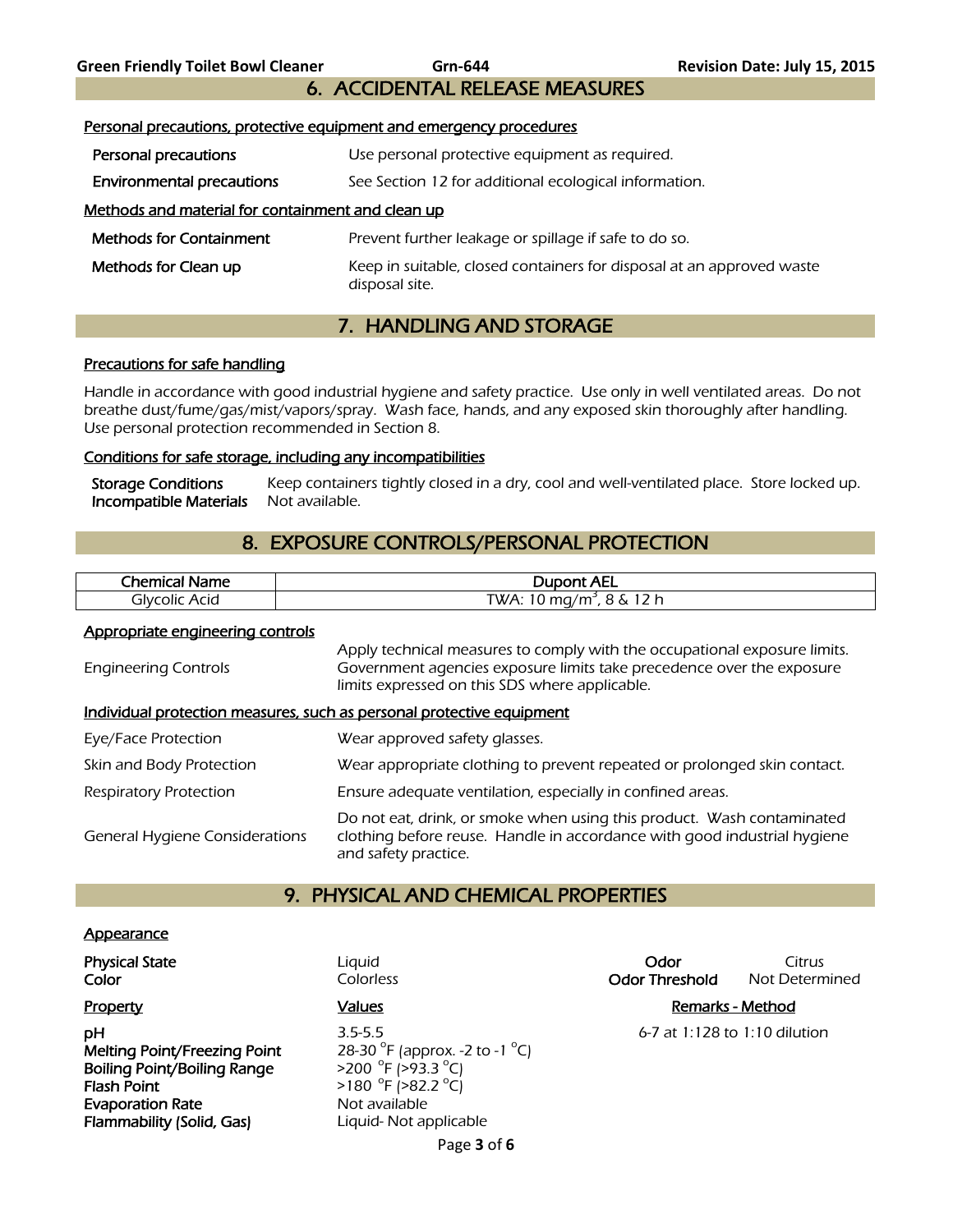Green Friendly Toilet Bowl Cleaner **Grn-644 Graen Cleanus Contact Cleanus** Revision Date: July 15, 2015 Upper Flammability Limits Not available **Lower Flammability Limits** Not available<br> **Vapor Pressure** Not available Vapor Pressure<br>
Vapor Density<br>
Vapor Density<br>
Vapor Density Vapor Density Specific Gravity 1.005-1.008 Water Solubility **Complete** Solubility in other solvents Not available Partition Coefficient Not available Auto-ignition Temperature Mot available Decomposition Temperature Mot available Viscosity **Not available** Not available Explosive Properties<br>
Oxidizing Properties<br>
Not available **Oxidizing Properties** 

# 10. STABILITY AND REACTIVITY

| Reactivity                                        | Not reactive under normal conditions.             |
|---------------------------------------------------|---------------------------------------------------|
| <b>Chemical Stability</b>                         | Stable under recommended storage conditions.      |
| <b>Conditions to Avoid</b>                        | High temperatures. Keep out of reach of children. |
| Incompatible materials                            | May react with strong alkalis.                    |
| <b>Hazardous Decomposition</b><br><b>Products</b> | None known based on information supplied.         |
| <b>Hazardous Polymerization</b>                   | Not available.                                    |

# 11. TOXICOLOGICAL INFORMATION

| Component                      | Oral LD50                                | Dermal LD50                                               |
|--------------------------------|------------------------------------------|-----------------------------------------------------------|
| Glycolic Acid<br>ICAS 79-14-11 | $2,040$ mg/kg (Rat)                      | $>5,000$ mg/kg (Human)                                    |
| Citric Acid<br>(CAS 77-92-9)   | 5,040 mg/kg (Mouse)<br>6,730 mg/kg (Rat) | 42 mg/kg (Mouse)<br>330 mg/kg (Rabbit)<br>883 mg/kg (Rat) |

#### Information on likely routes of exposure

| Eye contact                                                                         | May cause damage to the eyes.                                                                                                                                  |
|-------------------------------------------------------------------------------------|----------------------------------------------------------------------------------------------------------------------------------------------------------------|
| Skin contact                                                                        | May cause skin corrosion.                                                                                                                                      |
| Ingestion                                                                           | May cause damage to the mouth, throat, and stomach.                                                                                                            |
| <b>Inhalation</b>                                                                   | Not a likely inhalation hazard. But could cause respiratory irritation.                                                                                        |
| Symptoms related to the physical,<br>chemical, and toxicological<br>characteristics | Symptoms may include stinging, tearing, redness, swelling, blurred vision,<br>irritation, and pain.                                                            |
| Carcinogenicity<br>Reproductive toxicity<br><b>Toxicological information</b>        | Not considered to be a carcinogen by IARC, ACGIH, NTP, or OSHA.<br>Not expected to be harmful to reproductivity.<br>No further relevant information available. |

# 12. ECOLOGICAL INFORMATION

#### **Ectotoxicity**

| Component     | <b>LC50</b>                                               | ErC50                                                             | <b>EC50</b>                                  |
|---------------|-----------------------------------------------------------|-------------------------------------------------------------------|----------------------------------------------|
| Glycolic Acid | Pimephales promelas<br>(fathead minnow) 164<br>mg/L, 96 h | Pseudokirchneriella<br>subcapitata (green algae)<br>44 mg/L, 72 h | Daphnia magna (water<br>flea) 141 mg/L, 48 h |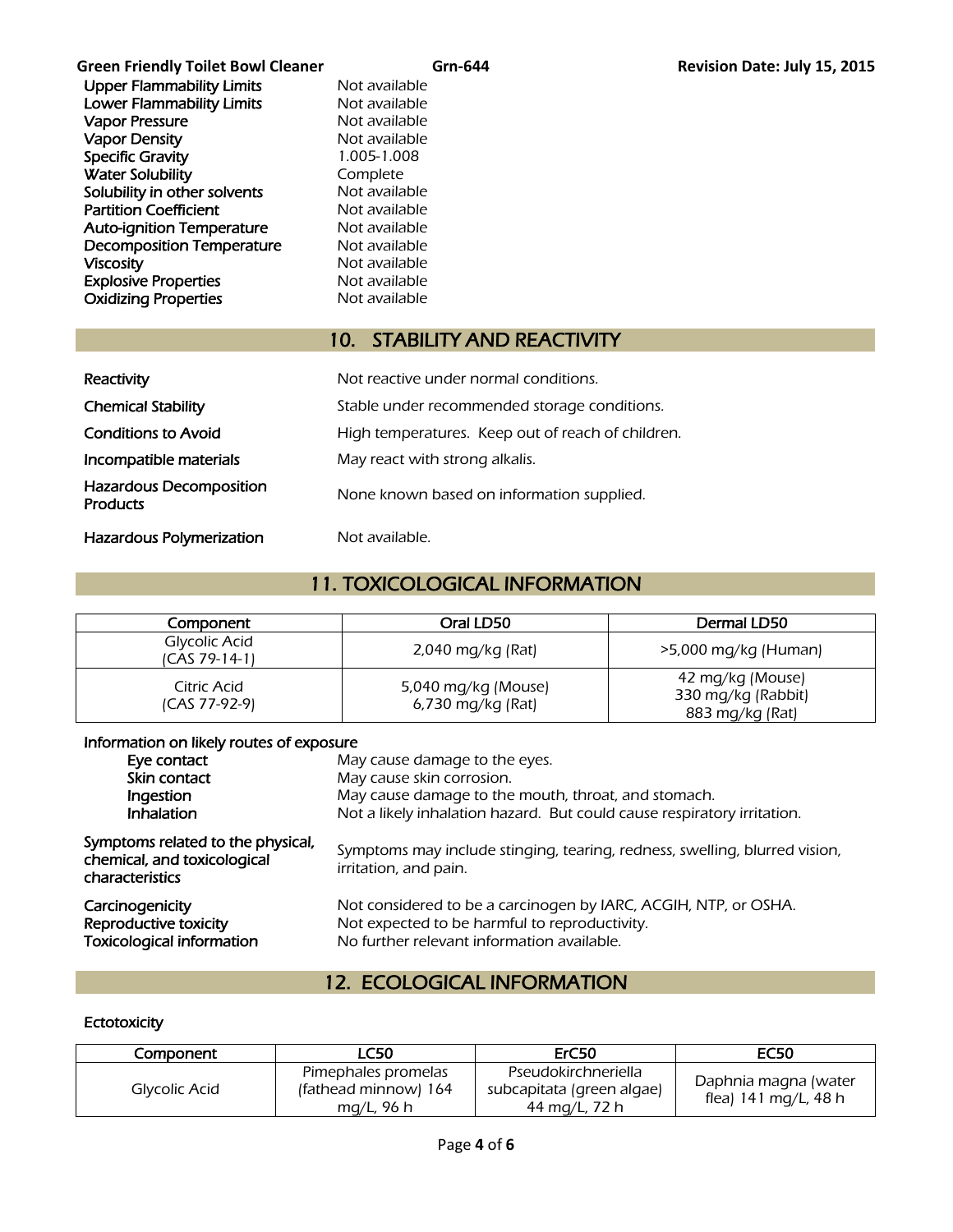| <b>Green Friendly Toilet Bowl Cleaner</b><br>Persistence and degradability | Grn-644<br>Components of this product are readily biodegradable.                                                               | Revision Date: July 15, 2015 |  |  |
|----------------------------------------------------------------------------|--------------------------------------------------------------------------------------------------------------------------------|------------------------------|--|--|
| Bioaccumulative potential                                                  | No data available.                                                                                                             |                              |  |  |
| Other adverse effects                                                      | No further relevant data available.                                                                                            |                              |  |  |
| <b>13. DISPOSAL CONSIDERATIONS</b>                                         |                                                                                                                                |                              |  |  |
| <b>Disposal Instructions</b>                                               | Dispose of in accordance with local, regional, and national laws and<br>regulations.                                           |                              |  |  |
| <b>Hazardous Waste Code</b>                                                | Not available.                                                                                                                 |                              |  |  |
| Waste from residues / unused<br>products                                   | Dispose of in accordance with local, regional, and national laws and<br>regulations.                                           |                              |  |  |
| <b>Contaminated Packaging</b>                                              | Do not re-use empty containers. Treat the same as unused product due to<br>residues being left in container.                   |                              |  |  |
|                                                                            | <b>14. TRANSPORT INFORMATION</b>                                                                                               |                              |  |  |
| <u>Note</u>                                                                | Please see current shipping paper for most up to date shipping information,<br>including exemptions and special circumstances. |                              |  |  |

| DOT I.D. Number<br><b>DOT Proper Shipping Name</b><br><b>DOT Hazard Classes:</b> | UN3265<br>Corrosive liquid, acidic |
|----------------------------------------------------------------------------------|------------------------------------|
| US DOT                                                                           | 8                                  |
| Road (ADR)                                                                       | 8                                  |
| Air (ICAO/IMDG)                                                                  | 8                                  |
| Sea (IMO/IMDG)                                                                   | 8                                  |
| <b>Packing Group</b><br><b>DOT Label</b>                                         | Ш<br>8                             |

# 15. REGULATORY INFORMATION

#### U.S. Federal Regulations

Contents of this SDS comply with OSHA Hazard Communication Standard CFR 1910.1200.

#### OSHA Hazard Communication Standard (29 CFR 1910.1200)

( X ) Hazardous ( ) Non- Hazardous

#### SARA TITLE III

Section 302/304 Extremely Hazardous Substances: No Section 311/312 (40CFR370) Hazardous Categories: No Section 313 Contains the following SARA 313 Toxic Release Chemicals: No

#### **CERCLA**

CERCLA Regulatory Mot regulated.

#### State Regulations California Prop 65

 This product may contain the following ingredient(s) known to the state of California to cause cancer, birth defects or other reproductive harm: None.

#### Inventories

All components are either listed or exempt on the United States Toxic Substances Control Act Inventory.